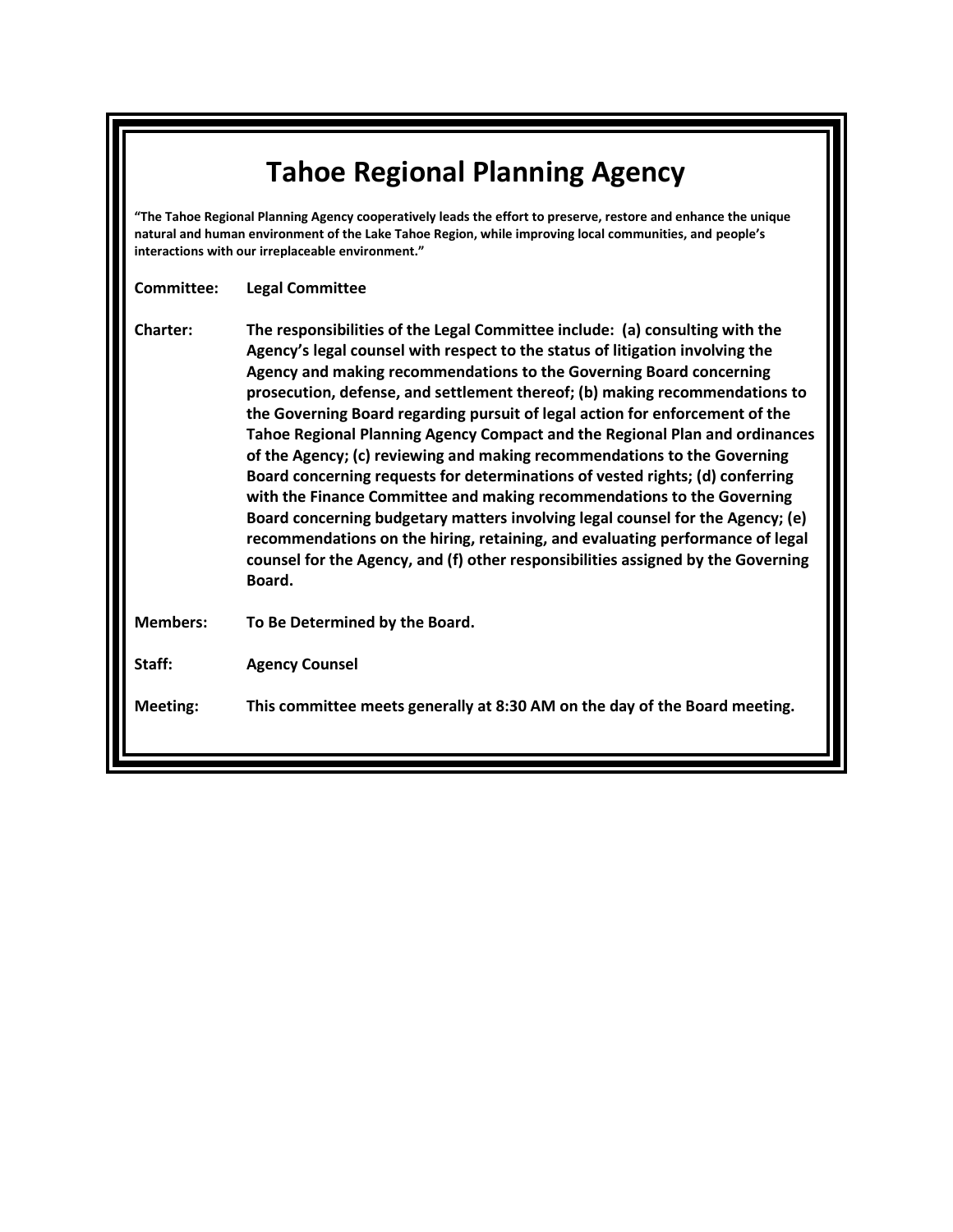## **Tahoe Regional Planning Agency**

**"The Tahoe Regional Planning Agency cooperatively leads the effort to preserve, restore and enhance the unique natural and human environment of the Lake Tahoe Region, while improving local communities, and people's interactions with our irreplaceable environment."**

**Committee: Local Government and Housing Committee**

**Charter: The responsibilities of the Local Government and Housing Committee include consultation, consideration, and recommendations to the Governing Board on: (a) matters or issues of particular concern to local government related to the Regional Plan and any amendments to the Regional Plan; (b) issues related to housing in the Region; (c) issues before the Governing Board that are best addressed by local governments; (d) legislative advocacy; (e) any other issues of mutual concern to local governments in the Tahoe Basin (e.g., shared services, coordinated public information programs, etc.); and (f) other responsibilities assigned by the Governing Board.**

**Members: A Governing Board member from each local government in the Region and one ex-officio member from the state level appointees for each state.**

**Staff: Chief Operating Officer and Local Government Coordinator**

**Meeting: This committee meets as needed.**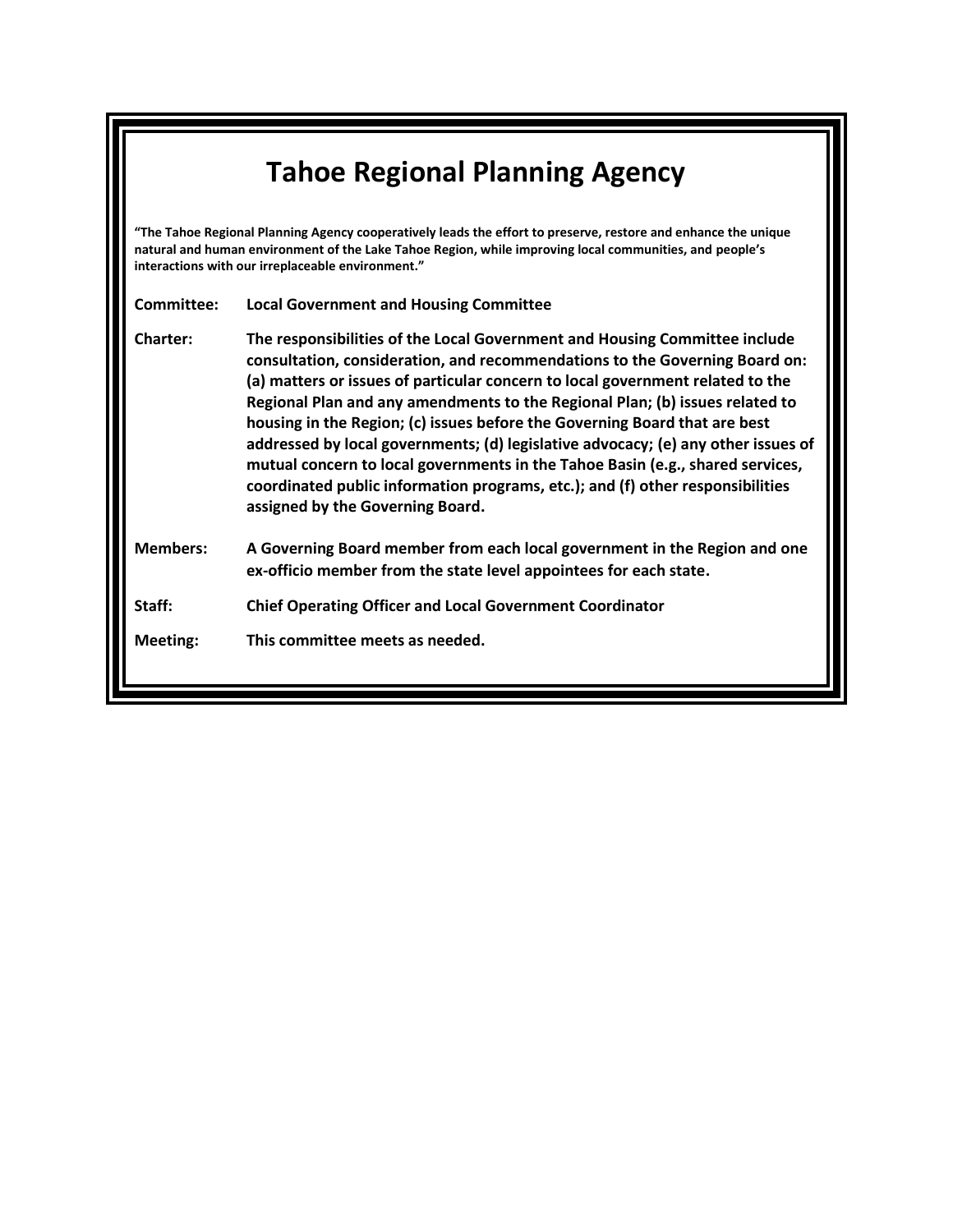| <b>Tahoe Regional Planning Agency</b>                                                                                                                                                                                                                                          |                                                                                                                                                                                                                                                                                                                                                                                                                                                             |  |
|--------------------------------------------------------------------------------------------------------------------------------------------------------------------------------------------------------------------------------------------------------------------------------|-------------------------------------------------------------------------------------------------------------------------------------------------------------------------------------------------------------------------------------------------------------------------------------------------------------------------------------------------------------------------------------------------------------------------------------------------------------|--|
| "The Tahoe Regional Planning Agency cooperatively leads the effort to preserve, restore and enhance the unique<br>natural and human environment of the Lake Tahoe Region, while improving local communities, and people's<br>interactions with our irreplaceable environment." |                                                                                                                                                                                                                                                                                                                                                                                                                                                             |  |
| Committee:                                                                                                                                                                                                                                                                     | <b>Forest Health &amp; Wildfire Committee</b>                                                                                                                                                                                                                                                                                                                                                                                                               |  |
| <b>Charter:</b>                                                                                                                                                                                                                                                                | The responsibilities of this committee of the Board will be to: (a) address any<br>policy issues, regulatory changes, and project permitting related to forest<br>health; (b) review updates to vegetation threshold standards, Regional Plan,<br>and code of ordinances pertaining to forest health; (c) make periodic reports,<br>and eventual recommendations to the Governing Board; (d) give direction to,<br>and be supported by TRPA planning staff. |  |
| <b>Members:</b>                                                                                                                                                                                                                                                                | To Be Determined by the Board.                                                                                                                                                                                                                                                                                                                                                                                                                              |  |
| Staff:                                                                                                                                                                                                                                                                         | <b>Forest Ecosystem Health Program Manager</b>                                                                                                                                                                                                                                                                                                                                                                                                              |  |
| <b>Meeting:</b>                                                                                                                                                                                                                                                                | This committee meets as needed.                                                                                                                                                                                                                                                                                                                                                                                                                             |  |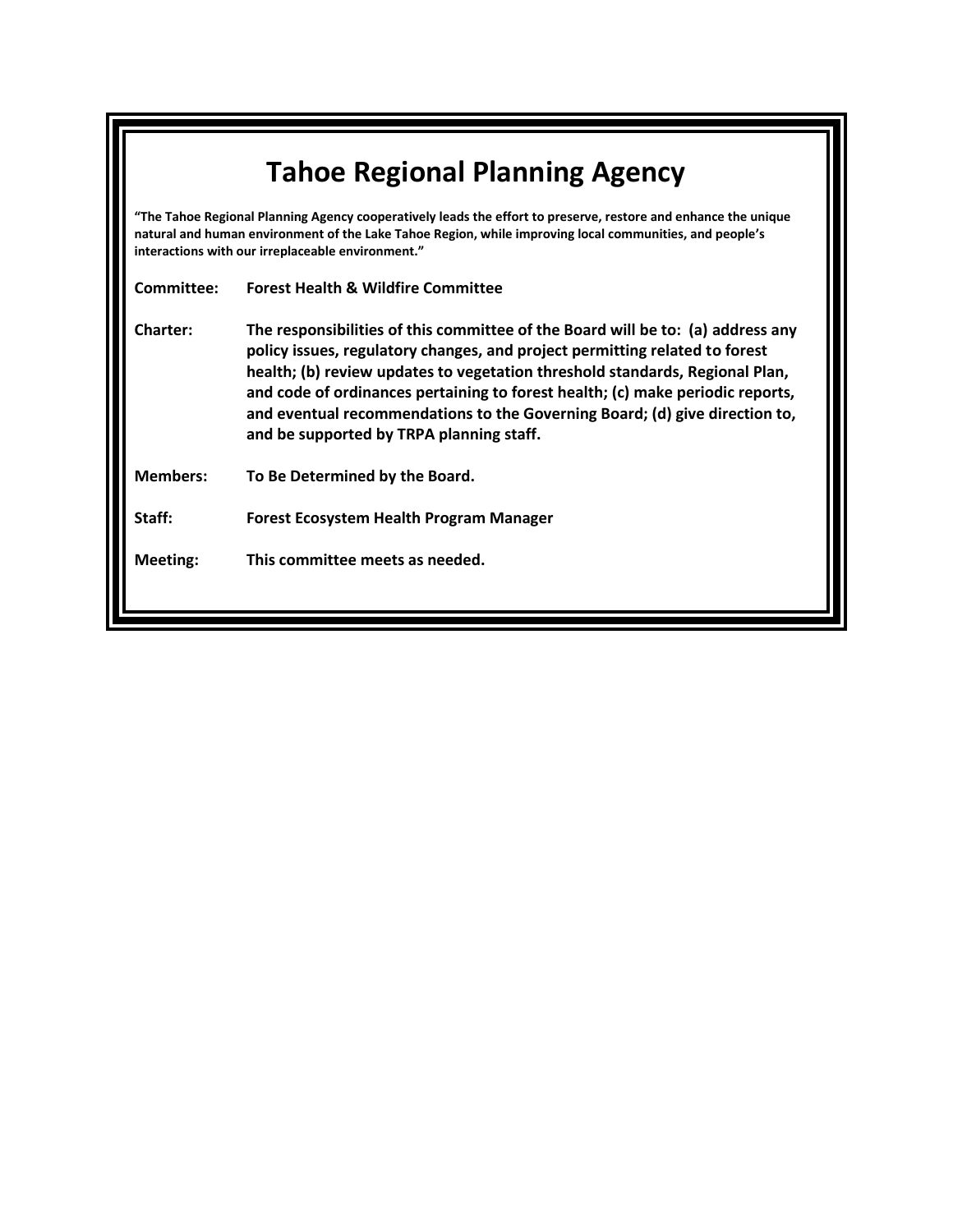| <b>Tahoe Regional Planning Agency</b>                                                                                                                                                                                                                                          |                                                                                                                                                                                                                                                                                                                  |  |
|--------------------------------------------------------------------------------------------------------------------------------------------------------------------------------------------------------------------------------------------------------------------------------|------------------------------------------------------------------------------------------------------------------------------------------------------------------------------------------------------------------------------------------------------------------------------------------------------------------|--|
| "The Tahoe Regional Planning Agency cooperatively leads the effort to preserve, restore and enhance the unique<br>natural and human environment of the Lake Tahoe Region, while improving local communities, and people's<br>interactions with our irreplaceable environment." |                                                                                                                                                                                                                                                                                                                  |  |
| Committee:                                                                                                                                                                                                                                                                     | <b>Regional Plan Implementation Committee</b>                                                                                                                                                                                                                                                                    |  |
| <b>Charter:</b>                                                                                                                                                                                                                                                                | The responsibilities of the Regional Plan Implementation Committee include:<br>(a) vet and make recommendations to the Governing Board regarding proposed<br>amendments to the Regional Plan; (b) the Committee will also undertake any<br>other policy related proposals assigned to it by the Governing Board. |  |
| <b>Members:</b>                                                                                                                                                                                                                                                                | Two statewide representatives from California, two statewide representatives<br>from Nevada, and three local government representatives with at least one<br>from California and one from Nevada.                                                                                                                |  |
| Staff:                                                                                                                                                                                                                                                                         | <b>Chief Operating Officer</b>                                                                                                                                                                                                                                                                                   |  |
| Meeting:                                                                                                                                                                                                                                                                       | This committee meets as needed.                                                                                                                                                                                                                                                                                  |  |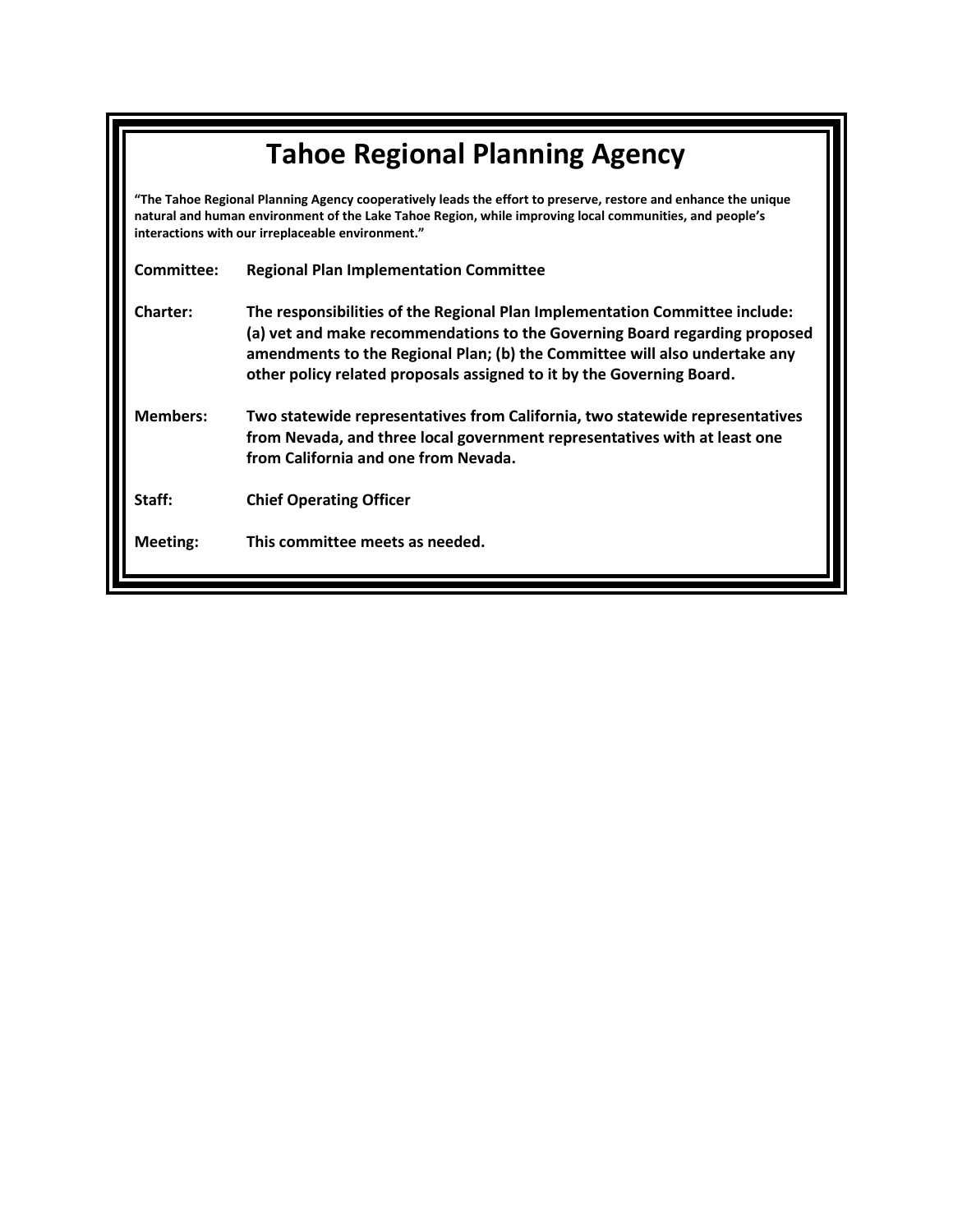## **Tahoe Regional Planning Agency**

**"The Tahoe Regional Planning Agency cooperatively leads the effort to preserve, restore and enhance the unique natural and human environment of the Lake Tahoe Region, while improving local communities, and people's interactions with our irreplaceable environment."**

**Committee: Operations & Governance Committee**

**Charter: The responsibilities of the Committee as related to Operations include: (a) reviewing and making recommendations to the Governing Board on financial matters, including budget, audits, financial reports, investments and mitigation funds; (b) reviewing and making recommendations to the Governing Board on the Agency's rules of procedure, including personnel, financial and operational procedures; (c) reviewing and making recommendations to the Governing Board on matters involving the Agency's employee retirement plan; (d) reviewing and making recommendations on matters involving the lease or purchase of the Agency's office facility; and (e) other responsibilities as assigned by the Governing Board.** 

> **The responsibilities of the Committee as related to Board Governance is to establish the principles by which the Governing Board governs itself and, by extension, the Agency. The responsibilities of the Committee include but are not limited to: (a) proposing to the Governing Board a model of governance and governance policies delineating the expectations of the Governing Board and the Executive within the parameters of the Compact; (b) providing guidance to the Governing Board on norms of conduct including matters of parliamentary procedure and being accountable for maintaining those procedures; (c) providing guidance to the Governing Board on consideration of revisions to the Rules of Procedure in the direction of greater openness, transparency, and efficiency.**

**Members: To Be Determined by the Board.**

**Staff: Finance Director**

**Meeting: This committee meets generally at 8:30 AM on the day of the Board meeting.**